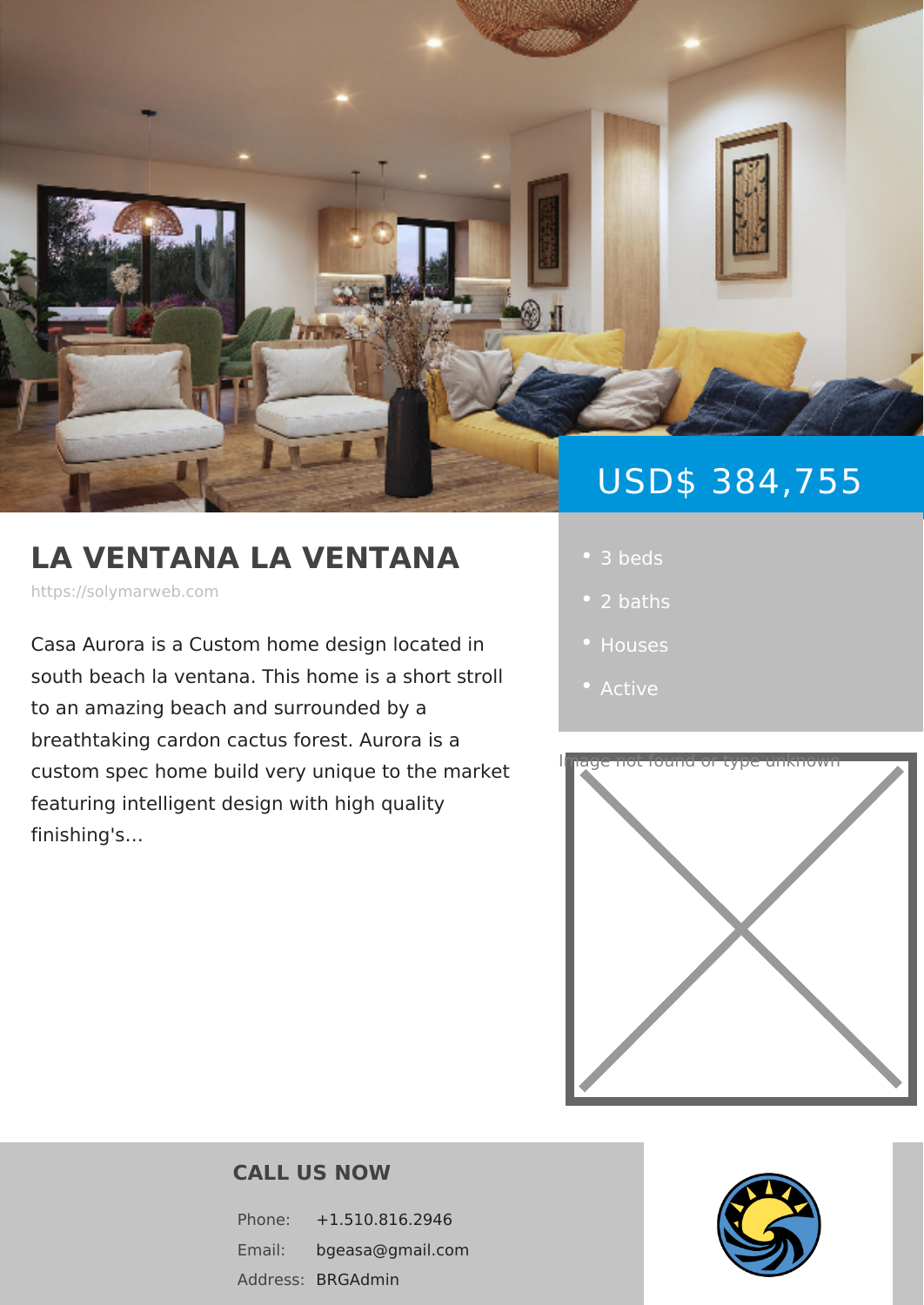### **PROPERTY FEATURES**

| <b>Primary View: Ocean</b>                         | <b>Secondary View: Local</b>                  |
|----------------------------------------------------|-----------------------------------------------|
| Decks/Patios SqFt: 645.60                          | Decks/Patios M2: 60.00 m <sup>2</sup>         |
| <b>Devices:</b> Heating System, Water Purification | <b>Devices: Air Conditioning: Mini Splits</b> |
| <b>Devices: Water Heater: Tank</b>                 | <b>Connectivity: TV: Satellite</b>            |
| <b>Connectivity: Alarm: Attended</b>               | <b>Electricity: CFE</b>                       |
| <b>Water: Trucked</b>                              | <b>Furniture: Unfurnished</b>                 |
| <b>Appliances: Cook</b>                            | <b>Sewage: Septic</b>                         |
| Top, Dishwasher, Freezer, Microwave, Refrigerator  |                                               |

# **LOCATION DETAILS**

| <b>Zone:</b> La Paz          | <b>Subdivision:</b> La Ventana         |
|------------------------------|----------------------------------------|
| <b>Community:</b> La Ventana | <b>Road Type: Non Paved Maintained</b> |

## **PROPERTY DETAILS**

| AC M2: 135.00 m <sup>2</sup>         | How to Show: Agent To Accompany |
|--------------------------------------|---------------------------------|
| <b>Seller Financing Offered?: No</b> | <b>AC SqFt: 1452.60</b>         |
| <b>Style: Two Story</b>              | <b>Mstr Plan Community: No</b>  |
| <b>Lot M2:</b> 1223.00 $m^2$         | Financing: Cash/Efectivo        |
| <b>Total SgFt: 2098.20</b>           | <b>Total M2:</b> 195.00 $m^2$   |

#### **CALL US NOW**

Phone: +1.510.816.2946 Email: bgeasa@gmail.com Address: BRGAdmin